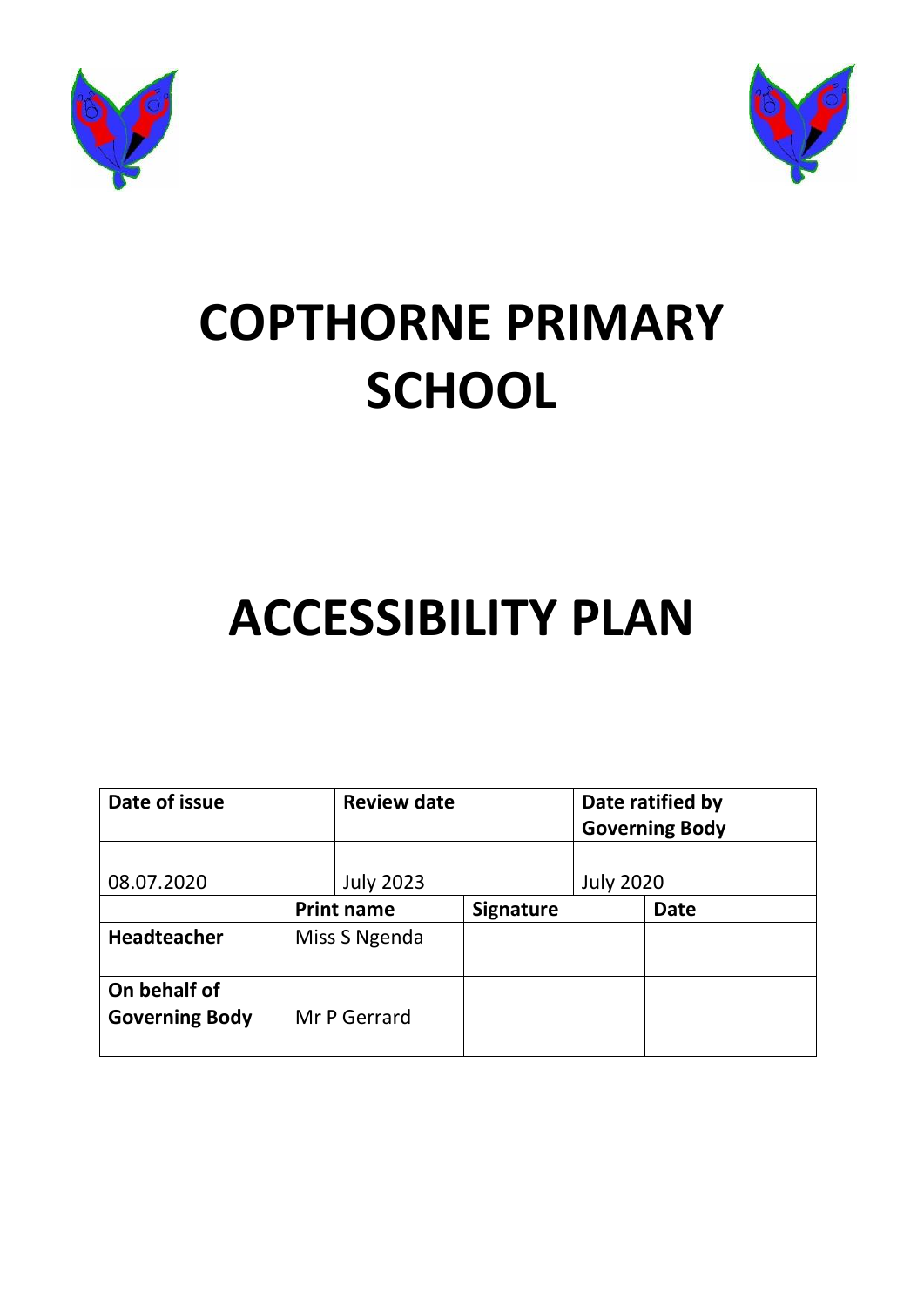#### **Statement of intent**

This plan outlines the proposals of the governing body of Copthorne Primary School to increase access to education for pupils with disabilities in the three areas required by the planning duties in the Equality Act 2010. These include:

- Increasing the extent to which pupils with disabilities can participate in the school curriculum.
- Improving the environment of the school to increase the extent to which pupils with disabilities can take advantage of education and associated services.
- Improving information delivery to pupils with disabilities which is readily available to other pupils.

The above procedures will be delivered within a reasonable time, and in ways which are determined after taking into account the pupil's disabilities and the views of the parents/carers and pupil.

In the preparation of an accessibility strategy, the MAT must have regard to the need to allocate adequate resources in the implementation of the strategy.

The governing body also recognises its responsibilities towards employees with disabilities and will:

- Monitor recruitment procedures to ensure that persons with disabilities are provided with equal opportunities.
- Provide appropriate support and provision for employees with disabilities to ensure that they can carry out their work effectively without barriers.
- Undertake reasonable adjustments to enable staff to access the workplace.

The plan will be resourced, implemented, reviewed and revised in consultation with the:

- Parents of pupils
- Headteacher
- SENDCO
- Site Manager
- Governors
- External partners

Signed by:

Headteacher Date:

chair of governors Date:

Next review date: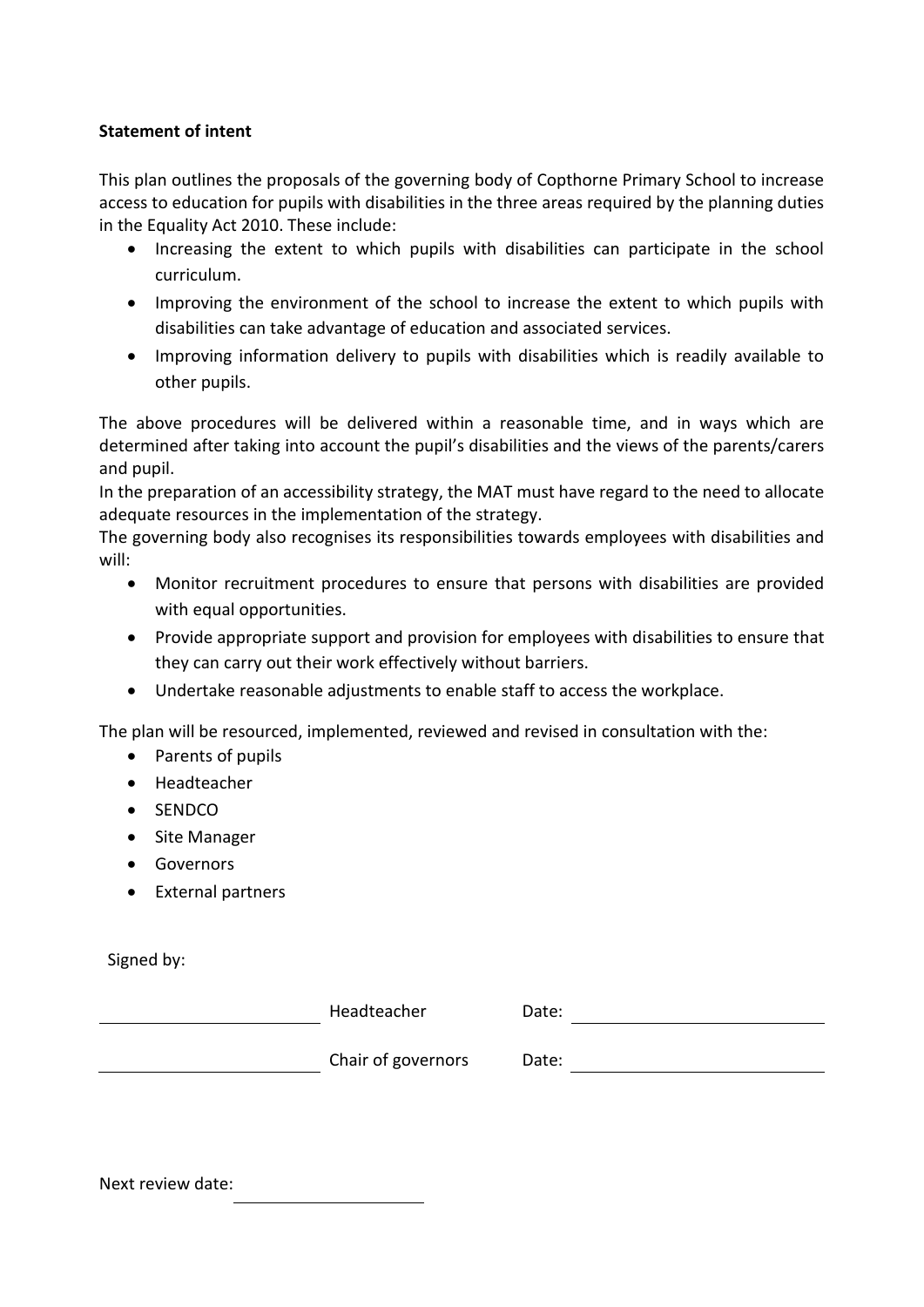| <b>Planning duty 1: Improving Access to the Curriculum</b> |  |  |  |  |  |
|------------------------------------------------------------|--|--|--|--|--|
|------------------------------------------------------------|--|--|--|--|--|

| <b>Target</b>                                                                           | <b>Strategy</b>                                               | <b>Outcome</b>                                                                                                                                                    | <b>Timeframe</b>       | <b>Achievement</b>                                                   |
|-----------------------------------------------------------------------------------------|---------------------------------------------------------------|-------------------------------------------------------------------------------------------------------------------------------------------------------------------|------------------------|----------------------------------------------------------------------|
| Revised training for all<br>staff in teaching children<br>with a hearing<br>impairment. | Hearing team to lead<br>training when necessary.              | All staff have a clear<br>understanding of the<br>needs of children with a<br>hearing impairment and<br>know how to make the<br>curriculum accessible to<br>them. | Annually when required | Child with hearing<br>impairment is fully<br>included within school. |
| Revised training for all<br>staff in teaching children<br>with a visual impairment.     | Visual impairment team<br>to lead training when<br>necessary. | All staff have a clear<br>understanding of the<br>needs of children with a<br>visual impairment and<br>know how to make the<br>curriculum accessible to<br>them.  | Annually when required | Child with visual<br>impairment is fully<br>included within school.  |
| Revised training for all<br>staff teaching children<br>with diabetes.                   | Diabetic nurse to lead<br>training when necessary.            | All staff have a clear<br>understanding of the<br>needs of children with<br>diabetes and know how<br>to ensure the curriculum<br>accessible to them.              | Annually when required | Children with diabetes<br>will be fully included<br>within school.   |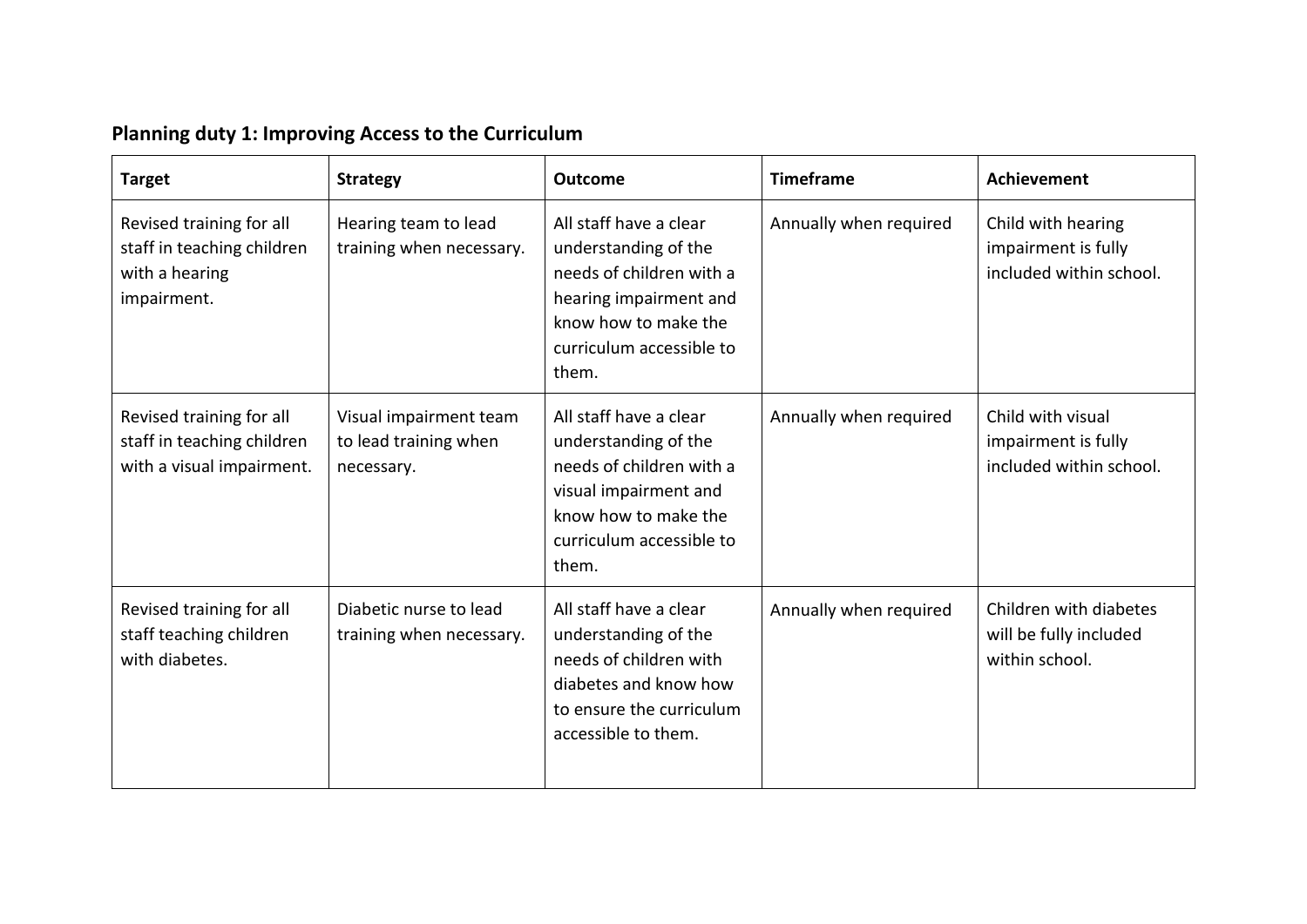| Revised training for all<br>staff regarding epi-pen                          | Nursing team to lead<br>training annually.                                    | All staff have a clear<br>understanding of the<br>needs of children with an<br>allergy and know how to<br>ensure the curriculum<br>accessible to them.       | Annually when required | Children with an allergy<br>will be fully included<br>within school.      |
|------------------------------------------------------------------------------|-------------------------------------------------------------------------------|--------------------------------------------------------------------------------------------------------------------------------------------------------------|------------------------|---------------------------------------------------------------------------|
| Revised training for all<br>staff teaching children<br>with Down's syndrome. | Staff working with<br>children with Down's<br>syndrome to attend<br>training. | All staff have a clear<br>understanding of the<br>needs of children with<br>Down Syndrome and<br>know how to ensure the<br>curriculum accessible to<br>them. | Annually when required | Children with Down's<br>syndrome will be fully<br>included within school. |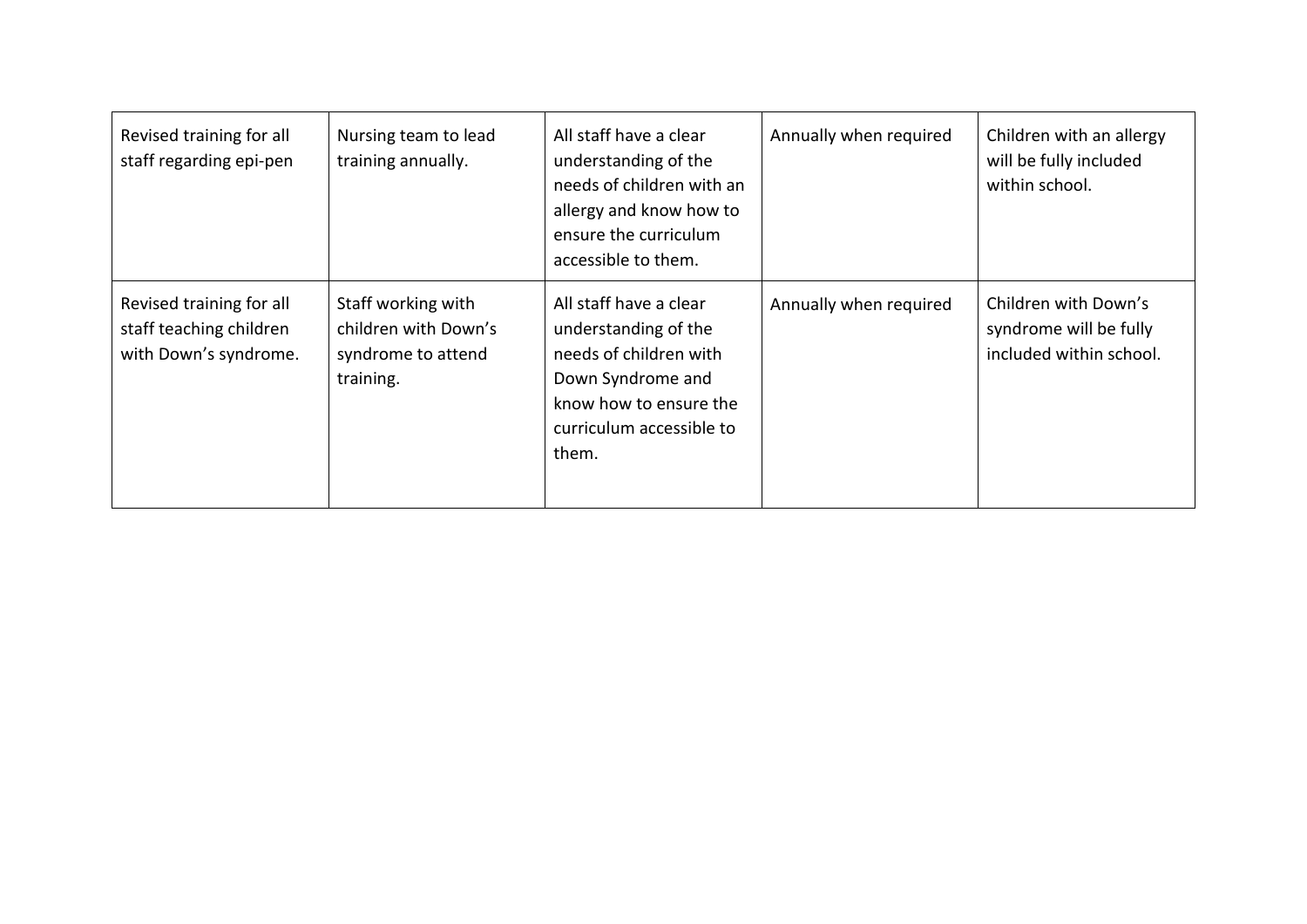## **Planning duty 2: Improving Physical Access**

| <b>Target</b>                                                                                 | <b>Strategy</b>                                                                                                                                                                     | <b>Outcome</b>                                                                                                     | <b>Timeframe</b>             | <b>Achievement</b>                                                                                              |
|-----------------------------------------------------------------------------------------------|-------------------------------------------------------------------------------------------------------------------------------------------------------------------------------------|--------------------------------------------------------------------------------------------------------------------|------------------------------|-----------------------------------------------------------------------------------------------------------------|
| To maintain the shower<br>facility and changing table<br>for children with toileting<br>needs | To purchase adequate<br>waterproof storage to<br>ensure that the room is fit<br>for purpose.                                                                                        | There will be a clean wet<br>room within school to<br>change and clean children<br>when required.                  | Ongoing                      | There will be a private<br>area for children to have<br>their individual needs met                              |
| To maintain the disabled<br>toilets within school                                             | <b>Ensure Site Manager</b><br>facilitates annual checks<br>and develops appropriate<br>storage facilities.<br>Site Manager to ensure<br>these rooms are<br>accessible at all times. | There will be three clean,<br>appropriate disabled<br>toilets within school.                                       | Ongoing                      | There will be disabled<br>toilets accessible for<br>anyone with accessibility<br>issues to use within<br>school |
| To maintain the hoist for<br>children with mobility<br>issues                                 | <b>Ensure Site Manager</b><br>facilitates and quality<br>assures annual checks                                                                                                      | Children with physical<br>needs will be able to be<br>manoeuvred<br>appropriately.                                 | Ongoing and when<br>required | The will be a hoist<br>available for children to<br>have their physical needs<br>met.                           |
| To maintain the lift                                                                          | <b>Ensure Site Manager</b><br>facilitates and quality<br>assures annual checks                                                                                                      | There will be a<br>functioning lift to allow<br>anyone with physical<br>needs to move around<br>the school easily. | Ongoing                      | Good physical access<br>around the school                                                                       |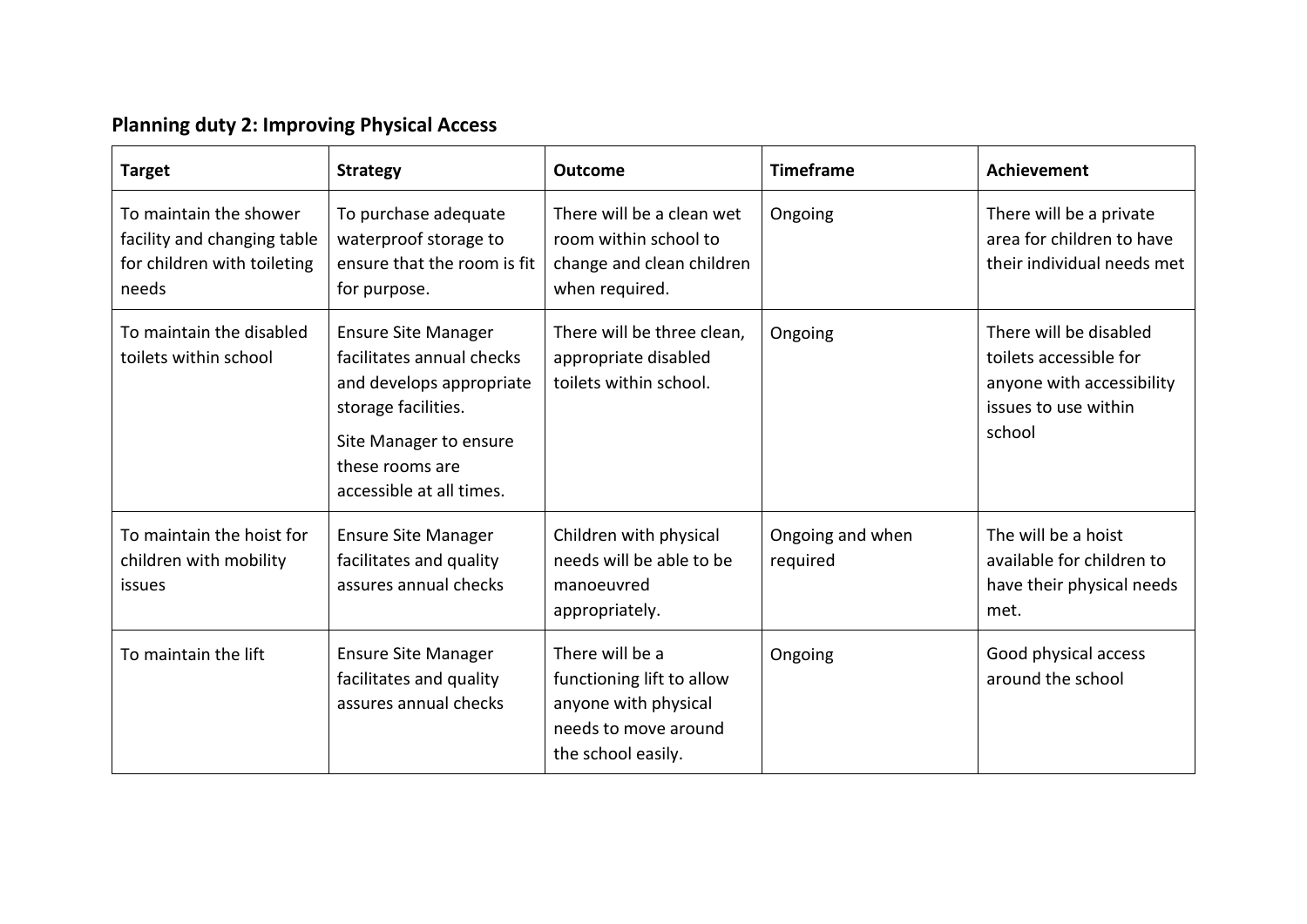| To maintain evac chairs                                                                 | <b>Ensure Site Manager</b><br>facilitates annual checks<br>and Lead First Aider<br>quality assures these | Evac chairs will be in good<br>working order when<br>needed.                                                    | Ongoing     | Good physical access<br>when in an emergency                     |
|-----------------------------------------------------------------------------------------|----------------------------------------------------------------------------------------------------------|-----------------------------------------------------------------------------------------------------------------|-------------|------------------------------------------------------------------|
| To ensure all corridors are<br>clear                                                    | Daily checks to be carried<br>out by Site Manager and<br>all staff.                                      | All children, staff and<br>visitors with physical<br>needs will be able to<br>move around the school<br>easily. | Ongoing     | Good physical access<br>around the school                        |
| Risk assessment to be<br>completed if a child or<br>staff member has a<br>mobility need | Safeguarding Lead to<br>complete as required.                                                            | Children and staff with<br>physical needs are able to<br>move around school<br>safely.                          | As required | Good physical access<br>around the school.                       |
| Classroom/area risk<br>assessment to be<br>completed                                    | Safeguarding Lead to<br>initiate and check<br>annually.                                                  | All classrooms safe<br>environments for all<br>children and adults.                                             | Annually    | Good physical access in<br>each classroom/area of<br>the school. |